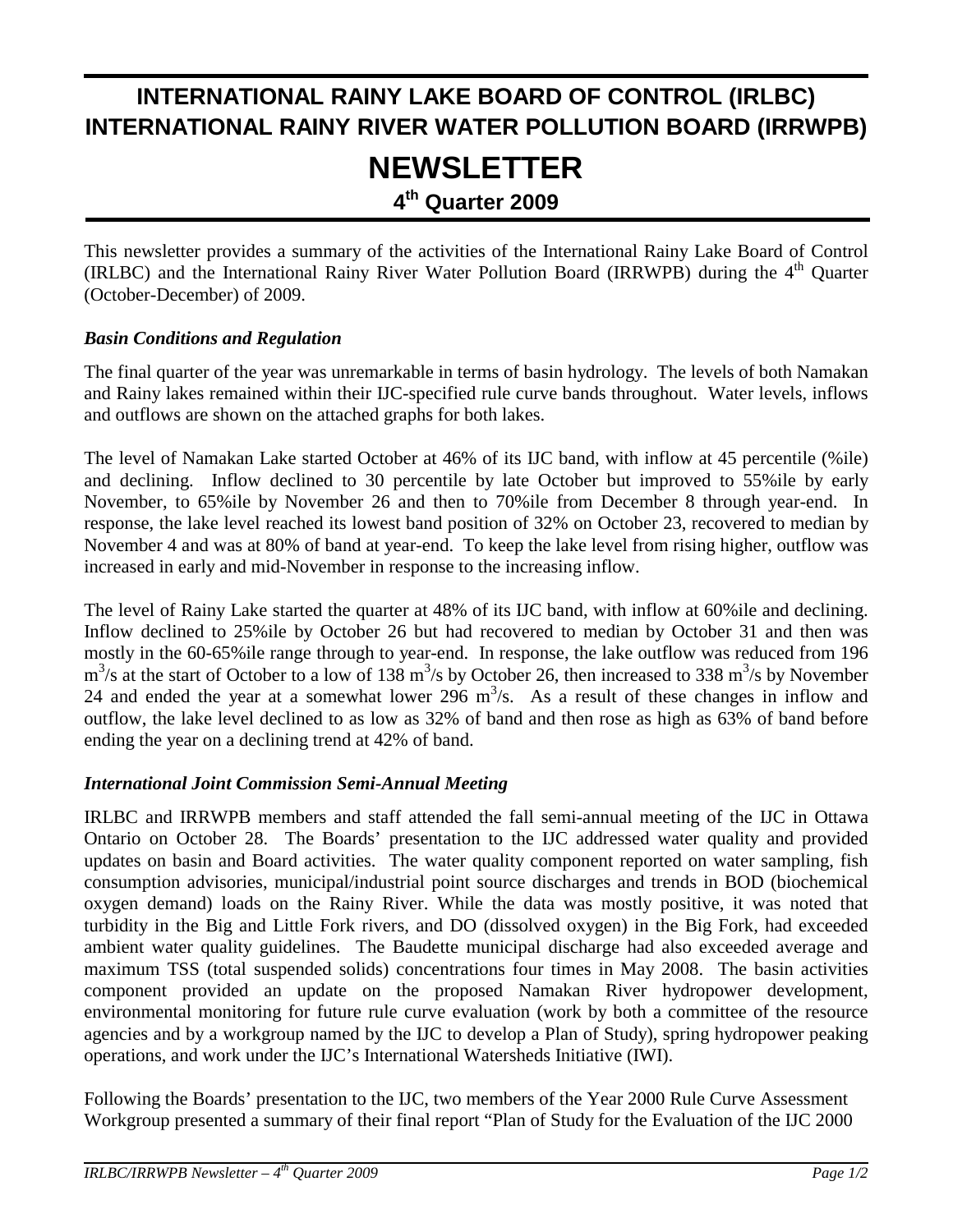Order for Rainy and Namakan Lakes and Rainy River". This report is available on the Board web sites.

## *Board Meetings and Activities*

During the quarter, the Boards met in Ottawa on October 28 in two sessions both before and after their presentation to the IJC. The Boards also held two conference calls (on October 5 and December 18) and conducted other business via email.

On the October 5 conference call, the Boards discussed: their Fall Report and presentation to the IJC, issues with several of the approved IJC IWI projects (temperature monitoring on the Rainy River and aquatic vegetation study on the lakes) and the latest draft of the Boards' workplan. In addition, several IJC staff members joined part of the call to discuss options for Board amalgamation and mandate expansion, and several representatives of the Health Professionals Task Force joined part of the call to brief the members and answer questions on their report on Water and Health in the basin. The Boards' Fall Report was subsequently submitted to the IJC on October 9.

When in Ottawa, the Boards finalized their presentation to the IJC, addressed revisions to their fall report, discussed the status of several IWI projects and defined steps to be taken, and discussed other matters, including the draft workplan, Board mandate expansion and the possible application to the Rainy basin of the IJC project to harmonize Canadian and United States data sets.

On the December 18 conference call, the Boards discussed: the status of the several IWI projects approved for the basin, possible changes to the Boards' web sites, newsletters and reports, the status of a possible Reference to the IJC regarding Lake of the Woods water quality, and participation in the 2010 Lake of the Woods Water Quality Forum. In addition, IJC staff members working on the IJC's data harmonization project joined part of the call to brief the members on the project, describe the work completed in the Rainy basin to date and agree on future Board involvement.

Other items that were completed or advanced during the quarter are noted below:

- regarding IWI projects, bathymetry data for the upper Rainy River was collected during the week of October 12, funding was approved on October 1 and a contract let by the IJC to develop a hydraulic model of the upper Rainy River, a further revision of the Rainy River temperature monitoring proposal was submitted to the IJC on October 16 (data is being collected at Manitou Rapids), and Environment Canada staff completed their testing of the hydraulic model developed several years ago for the lower Rainy River by the US Army Corps of Engineers.
- information was provided and follow-ups sought concerning potential dioxin/furan contamination on Couchiching First Nation lands.
- a response was provided to an individual regarding his concerns over the proposed Namakan River hydropower project. The Ojibway Power and Energy Group (OPEG) subsequently released their Draft Environmental Report on December 23 for public and agency review until February 26, 2010; the report is available in the Fort Frances and Atikokan public libraries and can also be viewed on-line at: http://high.opeg.ca/

### *Board Members*

Greg Chapman, the new District Manager of the Ontario Ministry of Natural Resources in Fort Frances, was appointed by the IJC as a member on the IRRWPB, replacing Bill Darby who had resigned in late July. Kelli Saunders, with the Ontario Ministry of the Environment in Kenora, was appointed as Greg's alternate. Both appointments are for a three year term, from December 8, 2009 to December 12, 2012.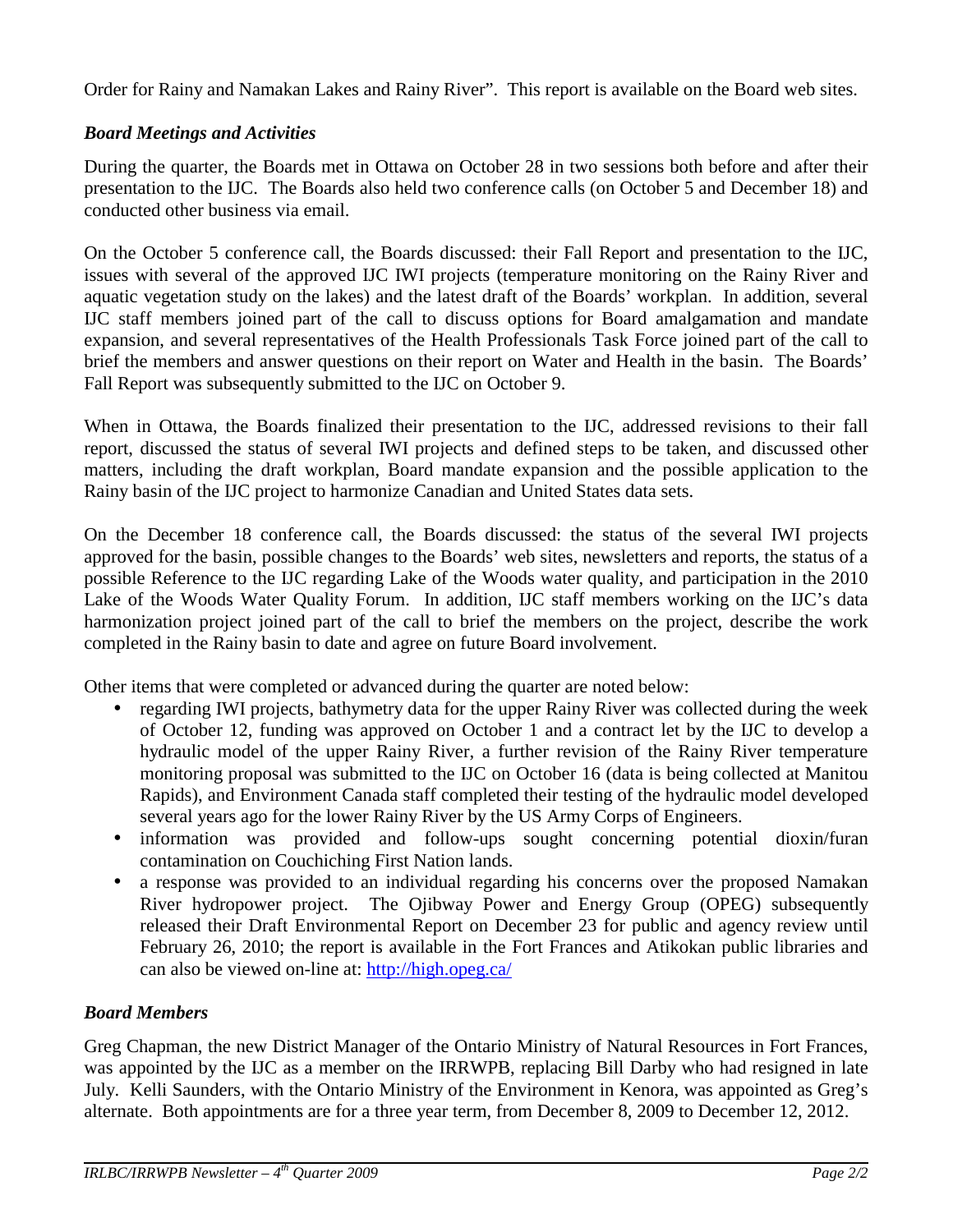# NAMAKAN LAKE